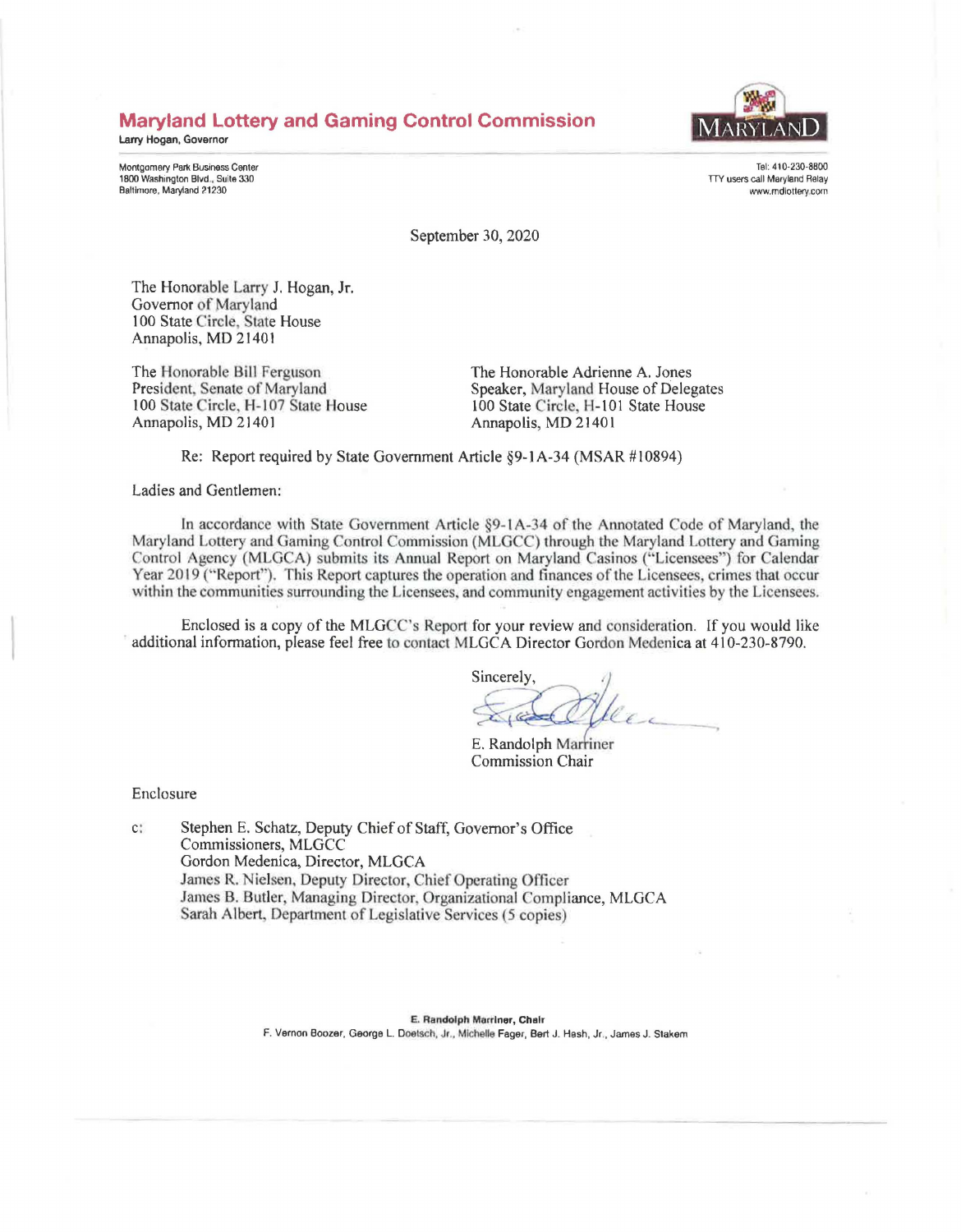

# **MARYLAND LOTTERY AND GAMING**

# **Annual Report on Maryland Casinos Calendar Year 2019**

**In compliance with SG §9-1A-34**

**September 30, 2020**

**Maryland Lottery and Gaming Control Commission**

**1800 Washington Boulevard, Suite 330, Baltimore, MD 21230**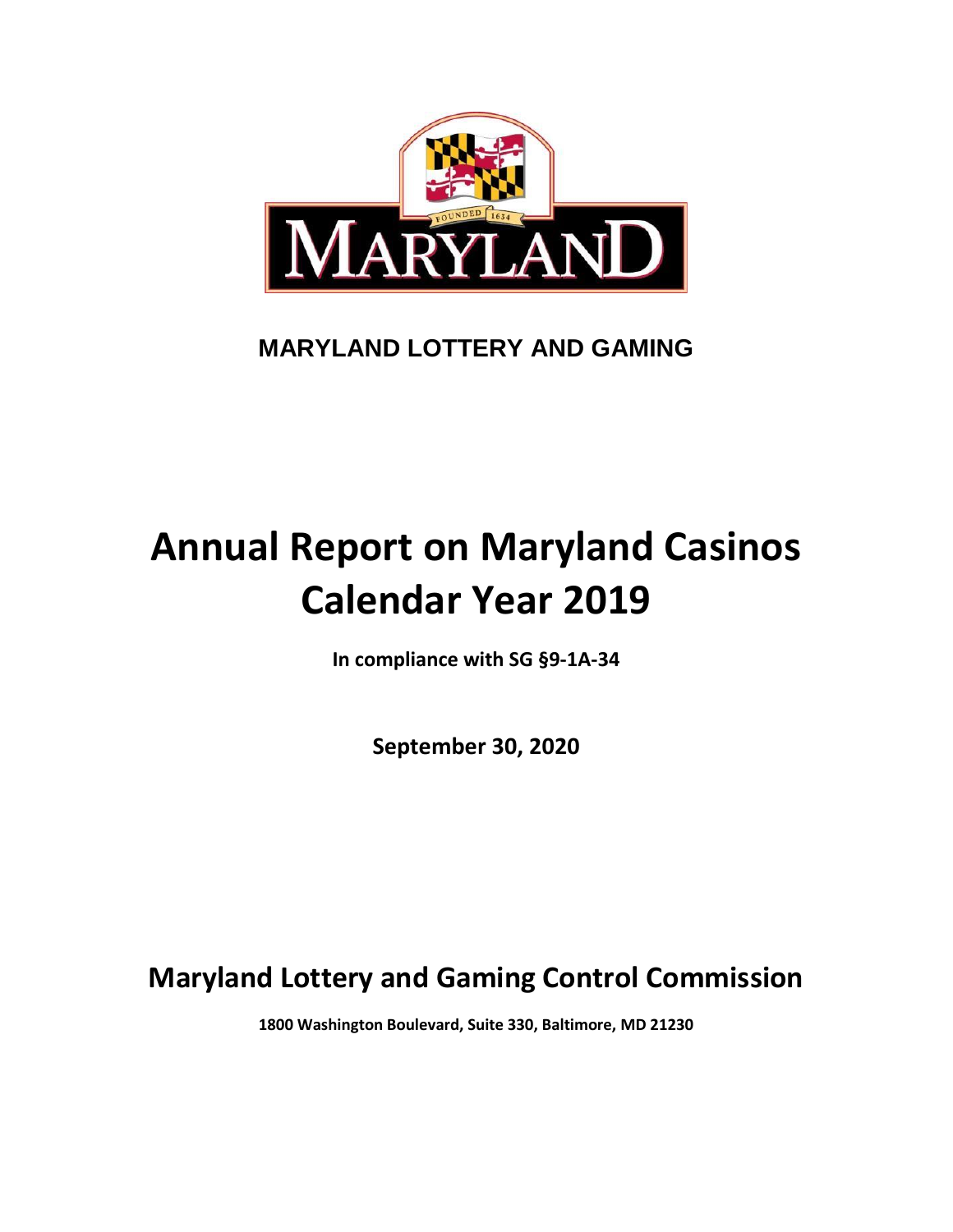The Maryland Lottery and Gaming Control Commission (MLGCC), with assistance from the Maryland Lottery and Gaming Control Agency (MLGCA), is responsible for all matters relating to regulation of casino licensees. In this regulatory role, the MLGCC conducts background investigations and licensing activities and oversees all internal controls, auditing, security, surveillance and accounting procedures for each of the facilities with Agency Compliance Representatives on site at all properties 24/7.

This annual report covers the licensee status, revenue totals, crime statistics, and community engagement activities for each casino during the reporting period of January 1, 2019 through December 31, 2019.

# **MARYLAND CASINOS 2019 REVIEW:**

Maryland's casino industry continued to thrive and increased its contribution to the State's good causes in 2019 while maintaining a close watch on an evolving competitive landscape, both in the state and more broadly in the northeast corridor.

In Calendar Year 2019, Maryland's six casinos generated \$1,757,055,709 in gaming revenue – a 0.6% increase from 2018. Casino contributions to state causes in 2019 were \$727,038,283 – a 2.4% increase from 2018. Contributions to the Education Trust Fund in 2019 were \$545,360,415 – a 3.9% increase from 2018.

The casinos combined for a single-month record of \$163,262,848 of gaming revenue in March of 2019. Casino employees totaled 7,335 at the end of 2019, including 6,139 full-time employees.

Maryland's casino operators continued to monitor competitors in nearby states. "Mini-casino" licenses were approved for three locations in Pennsylvania, the closest of which is tentatively scheduled to open in York County, Pa., in 2021. All three of these locations are permitted to have a maximum of 750 slot machines and 30 table games, and all three are planning to have sportsbooks. The Virginia General Assembly published an extensive report on casino gaming in December 2019.

Meanwhile, Maryland's casinos engaged in ongoing efforts to grow their businesses in 2019:

- MGM National Harbor's year-over-year gaming revenues improved 0.3%, as it continued to promote appearances by headline artists and entertainers at its theater, helping to draw new customers to the property.
- Live! Casino & Hotel completed construction of its events center, The Hall, in December 2019 and began booking headline artists and entertainers. The property is using The Hall and its hotel, which opened in 2018, to market itself as an entertainment destination and expand its customer base. Year-over-year gaming revenues increased 4.4% in 2019.
- Horseshoe Casino continued development of an entertainment district adjacent to the property. Site clearing of a Topgolf driving range began along Stockholm Street on property owned by Baltimore City. In October 2019, Horseshoe announced plans to build a 4,000-seat theater at 1300 Warner Street, between M&T Bank Stadium and the casino. In November 2019, the casino opened its outdoor gaming patio, The Terrace. The casino's gaming revenue declined 8.5% year over year.
- Ocean Downs Casino drove new business with numerous promotional activities throughout the year. The casino ended the year on a high note on New Year's Eve, which was its top slot win day to date and its ninth-best coin-in day to date. Gaming revenues increased 4.7% year-over-year.
- Hollywood Casino's gaming revenue decreased 1.1% year-over-year. Plans were announced for the construction of a Great Wolf Lodge on a property adjacent to the casino, bringing another entertainment destination to Perryville. Construction was scheduled to begin in early 2020 and expected to take 20 months.
- Rocky Gap Casino and the Governor's Office of Small, Minority and Women-Owned Businesses played host to a minority business outreach event in September 2019. Casino management reported that Rocky Gap has doubled the recommended goal for minority business participation. Gaming revenue increased 4.3% year-over-year.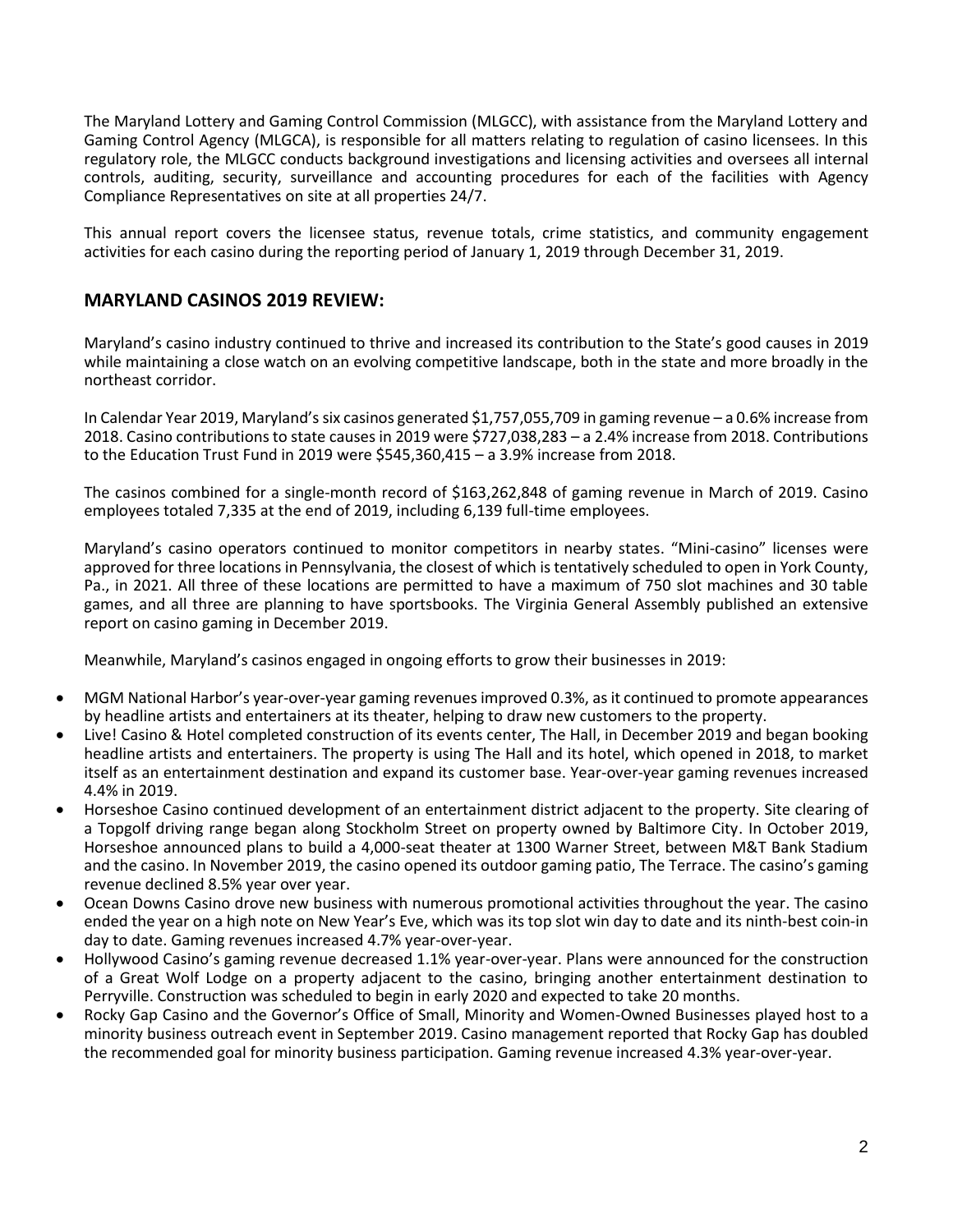# **STATUS OF FACILITIES:**

Below is general statistical data on each casino as of December 31, 2019:



#### **Hollywood Casino Perryville (Cecil County)** –

Operated by Gaming & Leisure Properties, Inc.

- **Opening Date:** September 27, 2010
- **Calendar 2019:** \$74,759,198 in gaming revenue, with 822 slot machines and 21 table games
- **Calendar 2019 Patron Visits:** 778,224
- **Employees:** 278

| <b>DISBURSEMENTS</b>                            | <b>CALENDAR YEAR</b><br>2019 |  |  |  |
|-------------------------------------------------|------------------------------|--|--|--|
| Small, minority and women-<br>owned business    | \$1,633                      |  |  |  |
| <b>Racetrack Facility Renewal</b><br>Account    | \$649,689                    |  |  |  |
| MLGCA (for operational<br>expenses)             | \$648,709                    |  |  |  |
| <b>Local Impact Grants</b>                      | \$3,574,110                  |  |  |  |
| <b>Horse Racing Purse Dedication</b><br>Account | \$3,898,792                  |  |  |  |
| <b>Education Trust Fund</b>                     | \$30,863,698                 |  |  |  |
| <b>Casino Operators</b>                         | \$25,299,684                 |  |  |  |
| <b>VLT REVENUE TOTAL</b>                        | \$64,936,319                 |  |  |  |
|                                                 |                              |  |  |  |
| <b>Local Jurisdictions</b>                      | \$491,143                    |  |  |  |
| <b>Education Trust Fund</b>                     | \$1,473,431                  |  |  |  |
| <b>Casino Operators</b>                         | \$7,858,302                  |  |  |  |
| TABLE GAME REVENUE TOTAL                        | \$9,822,878                  |  |  |  |



#### **Ocean Downs Casino (Worcester County)** –

Operated by Churchill Downs, Inc.

- **Opening Date:** January 4, 2011
- **Calendar 2019:** \$79,385,385 in gaming revenue, with 892 slot machines and 18 table games
- **Calendar 2019 Patron Visits:** 889,328
- **Employees:** 354

| <b>DISBURSEMENTS</b>                            | <b>CALENDAR YEAR</b><br>2019 |  |  |  |
|-------------------------------------------------|------------------------------|--|--|--|
| Small, minority and women-<br>owned business    | \$1,886                      |  |  |  |
| <b>Racetrack Facility Renewal</b><br>Account    | \$705,568                    |  |  |  |
| MLGCA (for operational<br>expenses)             | \$704,436                    |  |  |  |
| <b>Local Impact Grants</b>                      | \$3,881,567                  |  |  |  |
| <b>Horse Racing Purse Dedication</b><br>Account | \$4,234,162                  |  |  |  |
| <b>Education Trust Fund</b>                     | \$23,656,337                 |  |  |  |
| Casino Operators                                | \$37,335,118                 |  |  |  |
| <b>VLT REVENUE TOTAL</b>                        | \$70,519,077                 |  |  |  |
|                                                 |                              |  |  |  |
| <b>Local Jurisdictions</b>                      | \$443,315                    |  |  |  |
| <b>Education Trust Fund</b>                     | \$1,329,946                  |  |  |  |
| Casino Operators                                | \$7,093,046                  |  |  |  |
| <b>TABLE GAME REVENUE TOTAL</b>                 | \$8,866,307                  |  |  |  |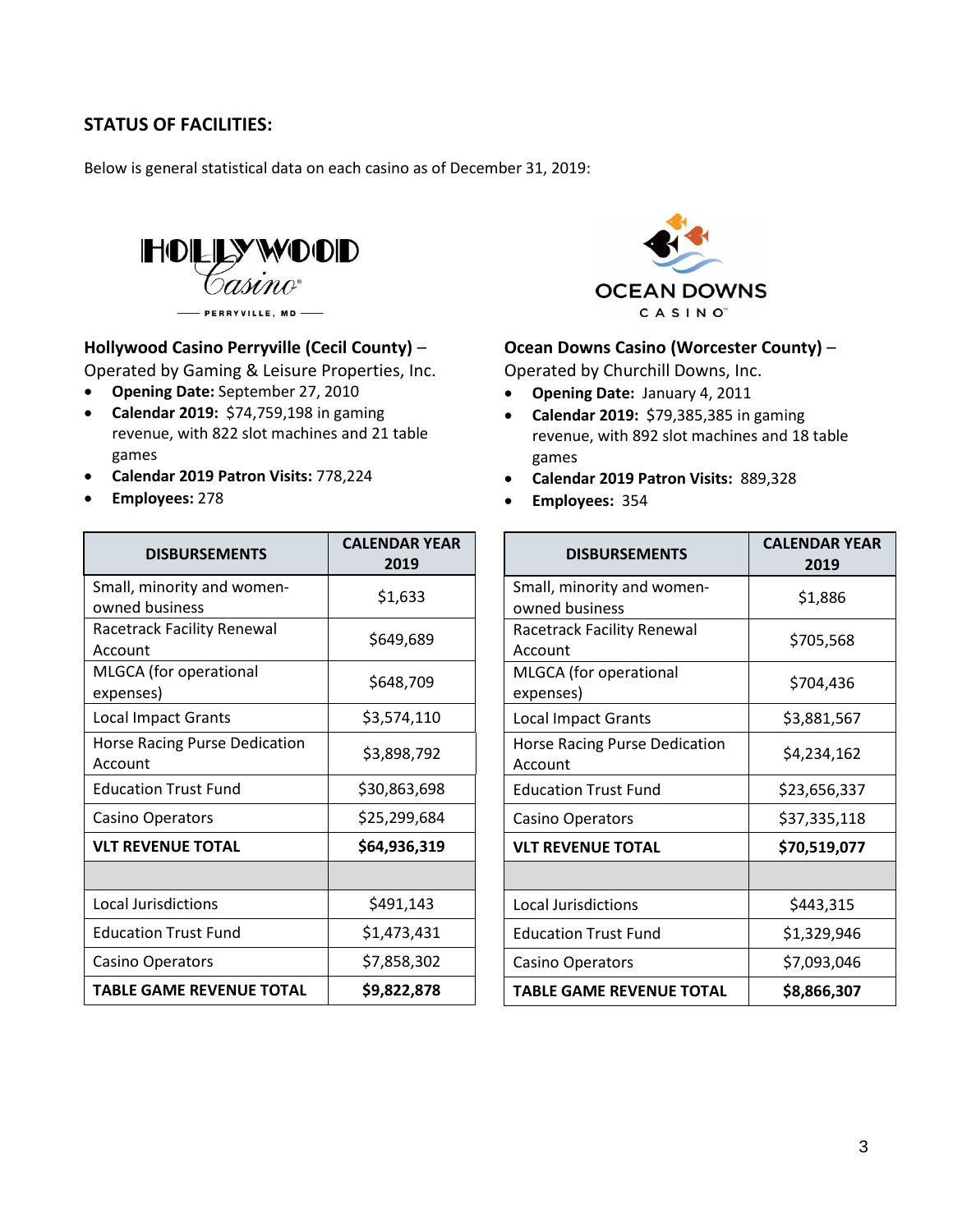

# **Live! Casino (Anne Arundel County)** –

Operated by PPE Casino Resorts Maryland, LLC

- **Opening Date:** June 6, 2012
- **Calendar 2019:** \$600,916,530 in gaming revenue, with 3,852 slot machines and 191 table games
- **Calendar 2019 Patron Visits:** 5,765,117
- **Employees:** 2,528



# **Rocky Gap Casino Resort (Allegany County)** –

Operated by Golden Entertainment, Inc.

- **Opening Date:** May 22, 2013
- **Calendar 2019:** \$57,121,427 in gaming revenue, with 665 slot machines and 18 table games
- **Calendar 2019 Patron Visits:** 859,221
- **Employees:** 330

| <b>DISBURSEMENTS</b>                         | <b>CALENDAR YEAR</b><br>2019 |  |  |  |
|----------------------------------------------|------------------------------|--|--|--|
| Small, minority and women-<br>owned business | \$14,683                     |  |  |  |
| Racetrack Facility Renewal<br>Account        | \$4,228,440                  |  |  |  |
| MLGCA (for operational<br>expenses)          | \$4,219,630                  |  |  |  |
| <b>Local Impact Grants</b>                   | \$23,263,763                 |  |  |  |
| Horse Racing Purse Dedication<br>Account     | \$25,376,515                 |  |  |  |
| <b>Education Trust Fund</b>                  | \$158,685,447                |  |  |  |
| Casino Operators                             | \$206,761,893                |  |  |  |
| <b>VLT REVENUE TOTAL</b>                     | \$422,550,373                |  |  |  |
|                                              |                              |  |  |  |
| <b>Local Jurisdictions</b>                   | \$8,918,307                  |  |  |  |
| <b>Education Trust Fund</b>                  | \$26,754,923                 |  |  |  |
| <b>Casino Operators</b>                      | \$142,692,925                |  |  |  |
| <b>TABLE GAME REVENUE TOTAL</b>              | \$178,366,157                |  |  |  |

| <b>DISBURSEMENTS</b>                            | <b>CALFNDAR YFAR</b><br>2019 |  |  |  |
|-------------------------------------------------|------------------------------|--|--|--|
| Small, minority and women-<br>owned business    | \$1,803                      |  |  |  |
| <b>Racetrack Facility Renewal</b><br>Account    | \$1,082                      |  |  |  |
| MLGCA (for operational<br>expenses)             | \$495,292                    |  |  |  |
| <b>Local Impact Grants</b>                      | \$1,864,200                  |  |  |  |
| <b>Horse Racing Purse Dedication</b><br>Account | \$1,245,445                  |  |  |  |
| <b>Education Trust Fund</b>                     | \$16,276,019                 |  |  |  |
| <b>Casino Operators</b>                         | \$29,717,562                 |  |  |  |
| <b>VLT REVENUE TOTAL</b>                        | \$49,601,406                 |  |  |  |
|                                                 |                              |  |  |  |
| <b>Local Jurisdictions</b>                      | \$376,000                    |  |  |  |
| <b>Education Trust Fund</b>                     | \$1,128,003                  |  |  |  |
| Casino Operators                                | \$6,520,020                  |  |  |  |
| <b>TABLE GAME REVENUE TOTAL</b>                 | \$7,520,020                  |  |  |  |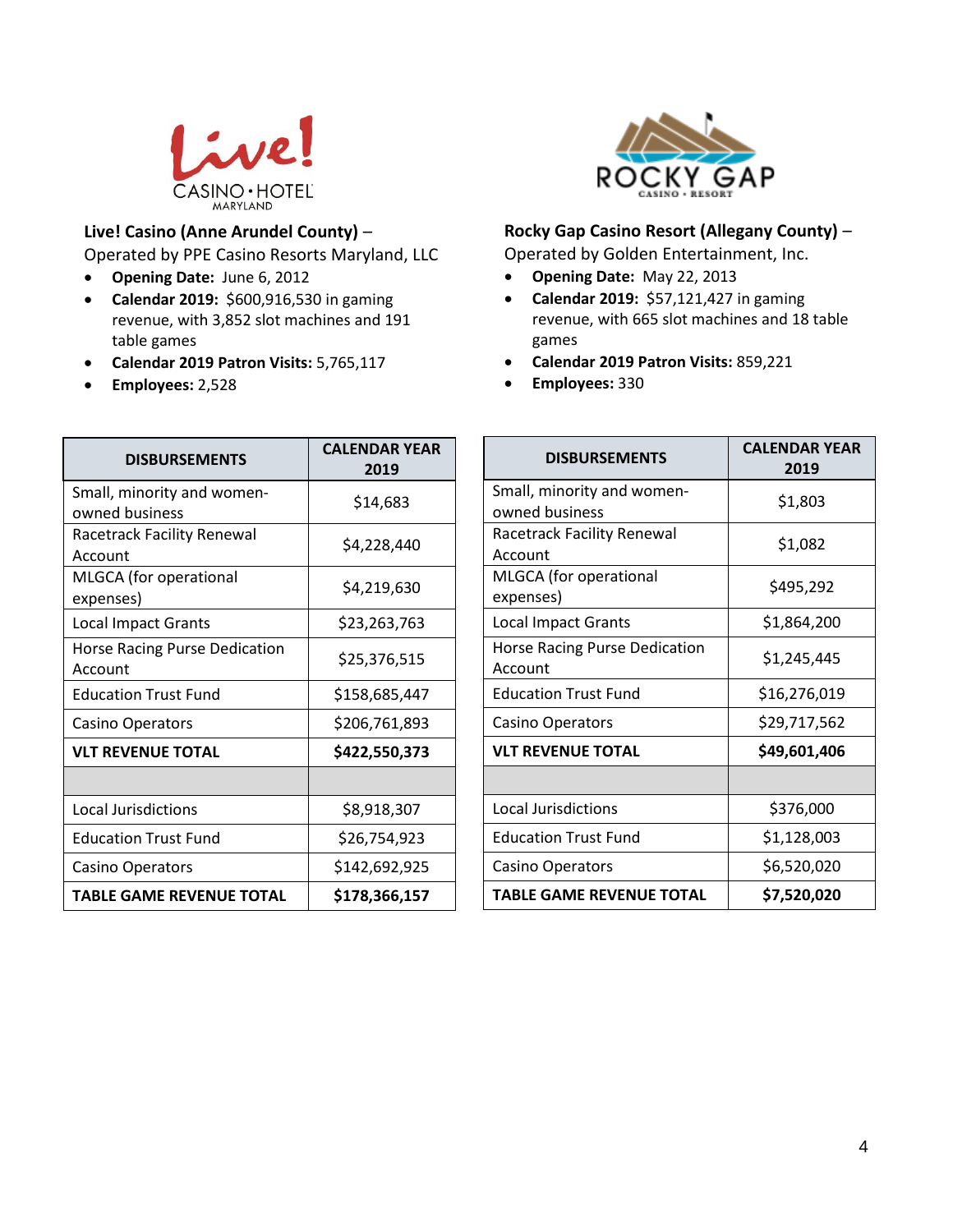

# **Horseshoe Casino Baltimore (Baltimore City)** –

Operated by CBAC Borrower, LLC

- **Opening Date:** August 26, 2014
- **Calendar 2019:** \$237,874,878 in gaming revenue, with 2,106 slot machines and 161 table games
- **Calendar 2019 Patron Visits:** 2,068,088
- **Employees:** 1,234



#### **MGM National Harbor (Prince George's Co.)** – Operated by MGM National Harbor, LLC

- 
- **Opening Date:** December 8, 2016
- **Calendar 2019:** \$706,998,291 in gaming revenue, with 3,137 slot machines and 207 table games
- **Calendar 2019 Patron Visits:** 5,941,073
- **Employees:** 2,611

| <b>DISBURSEMENTS</b>                         | <b>CALENDAR YEAR</b><br>2019 |  |  |  |
|----------------------------------------------|------------------------------|--|--|--|
| Small, minority and women-<br>owned business | \$4,429                      |  |  |  |
| Racetrack Facility Renewal<br>Account        | \$1,386,132                  |  |  |  |
| MLGCA (for operational<br>expenses)          | \$1,383,475                  |  |  |  |
| <b>Local Impact Grants</b>                   | \$7,625,945                  |  |  |  |
| Horse Racing Purse Dedication<br>Account     | \$8,318,569                  |  |  |  |
| <b>Education Trust Fund</b>                  | \$56,166,286                 |  |  |  |
| <b>Casino Operators</b>                      | \$63,639,869                 |  |  |  |
| <b>VLT REVENUE TOTAL</b>                     | \$138,524,708                |  |  |  |
|                                              |                              |  |  |  |
| <b>Local Jurisdictions</b>                   | \$4,967,508                  |  |  |  |
| <b>Education Trust Fund</b>                  | \$14,902,525                 |  |  |  |
| <b>Casino Operators</b>                      | \$79,480,135                 |  |  |  |
| TABLE GAME REVENUE TOTAL                     | \$99,350,169                 |  |  |  |

| <b>DISBURSEMENTS</b>                         | <b>CALENDAR YEAR</b><br>2019 |  |  |  |  |
|----------------------------------------------|------------------------------|--|--|--|--|
| Small, minority and women-<br>owned business | \$14,713                     |  |  |  |  |
| <b>Racetrack Facility Renewal</b><br>Account | \$3,925,631                  |  |  |  |  |
| MLGCA (for operational<br>expenses)          | \$3,916,803                  |  |  |  |  |
| <b>Local Impact Grants</b>                   | \$21,598,330                 |  |  |  |  |
| Horse Racing Purse Dedication<br>Account     | \$23,559,675                 |  |  |  |  |
| <b>Education Trust Fund</b>                  | \$166,914,383                |  |  |  |  |
| <b>Casino Operators</b>                      | \$172,339,344                |  |  |  |  |
| <b>VLT REVENUE TOTAL</b>                     | \$392,268,882                |  |  |  |  |
|                                              |                              |  |  |  |  |
| <b>Local Jurisdictions</b>                   | \$15,736,470                 |  |  |  |  |
| <b>Education Trust Fund</b>                  | \$47,209,411                 |  |  |  |  |
| Casino Operators                             | \$251,783,526                |  |  |  |  |
| <b>TABLE GAME REVENUE TOTAL</b>              | \$314,729,408                |  |  |  |  |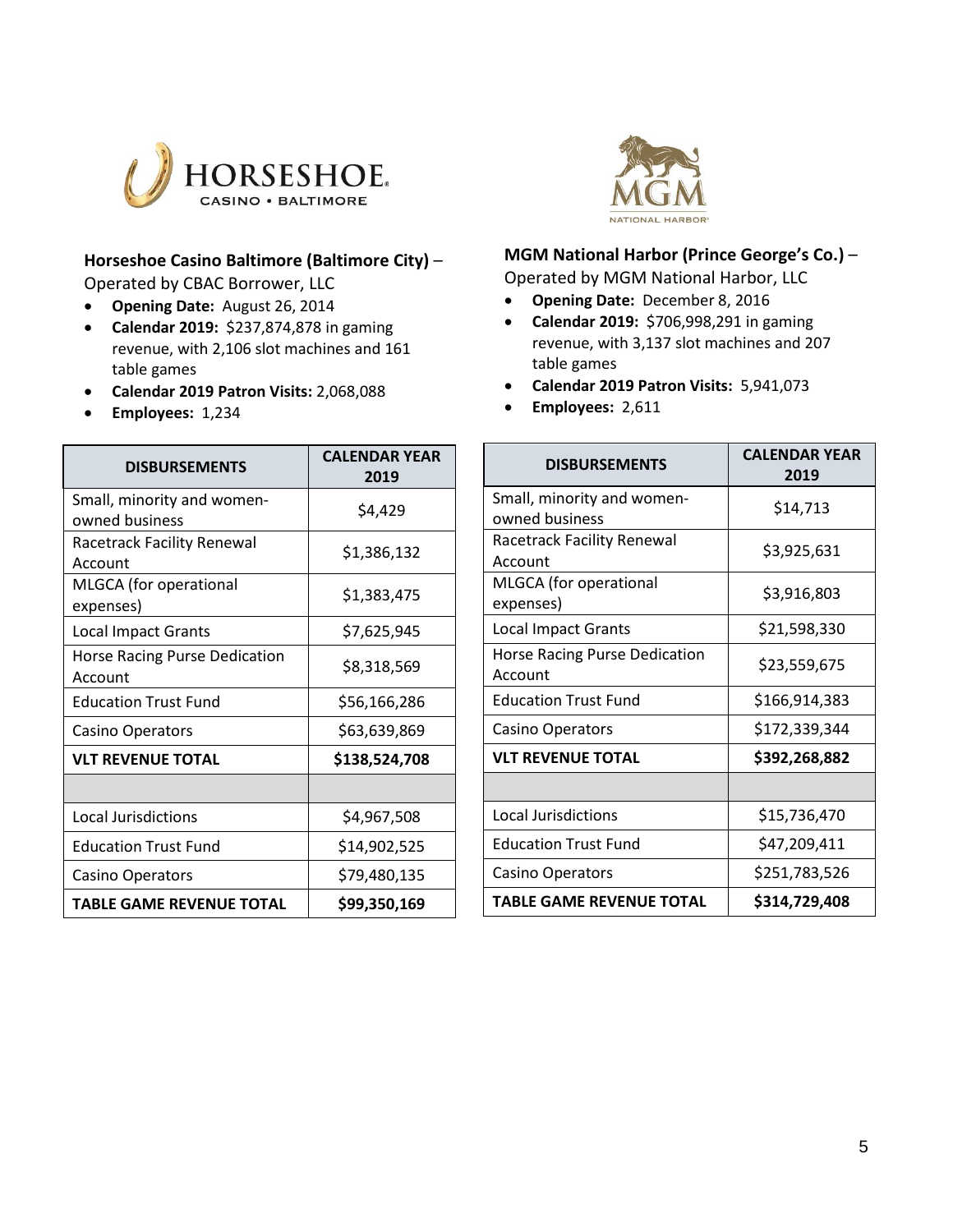# **REVENUE:**

Below are total revenue disbursements (slots and table games) generated by all casinos in calendar year 2019 and the cumulative totals from the opening of the first casino in 2010 through the end of 2019:

| <b>DISBURSEMENTS</b>                       | <b>CALENDAR YEAR 2019</b> | <b>CUMULATIVE TOTAL</b> |
|--------------------------------------------|---------------------------|-------------------------|
| Small, minority and women-owned businesses | \$39,149                  | \$55,065,494            |
| General Fund                               | \$0                       | \$15,337,018            |
| Racetrack Facility Renewal Account         | \$10,896,544              | \$76,484,826            |
| MLGCA (for operational expenses)           | \$11,368,347              | \$85,212,084            |
| <b>Local Impact Grants</b>                 | \$61,807,918              | \$350,375,385           |
| Local Jurisdictions                        | \$30,932,746              | \$96,482,975            |
| Horse Racing Purse Dedication Account      | \$66,633,160              | \$409,999,451           |
| <b>Education Trust Fund</b>                | \$545,360,414             | \$3,310,808,153         |
| <b>Casino Operators</b>                    | \$1,030,017,426           | \$5,263,325,422         |
| <b>CASINO REVENUE TOTAL</b>                | \$1,757,055,709           | \$9,663,090,813         |

# **CRIME:**

Below are total crime statistics by casino for calendar year 2019:

| <b>COMPLIANCE</b><br><b>CATEGORY</b>     | Hollywood    | <b>Ocean</b><br><b>Downs</b> | Live!         | <b>Rocky</b><br>Gap | Horseshoe    | <b>MGM</b>     | <b>TOTAL</b>   |
|------------------------------------------|--------------|------------------------------|---------------|---------------------|--------------|----------------|----------------|
| Excluded persons in casino<br>(VEP)      | 6            | 9                            | 115           | $\mathbf{1}$        | 52           | 66             | 249            |
| <b>Internal Theft</b>                    | 7            | $\mathbf 0$                  | 8             | 1                   | 17           | 5              | 38             |
| Intoxicated patrons evicted              | 0            | $\overline{7}$               | 25            | 3                   | 5            | 9              | 49             |
| Physical altercations                    | 7            | 6                            | 84            | 4                   | 34           | 128            | 263            |
| Theft/Robbery                            | 54           | 29                           | 177           | 68                  | 61           | 122            | 511            |
| Unattended<br>children/vulnerable adults | $\mathbf{1}$ | $\mathbf 0$                  | $\mathbf 0$   | 2                   | $\mathbf{1}$ | $\mathbf 0$    | 4              |
| Underage - False ID                      | 1            | $\overline{2}$               | $\mathbf{1}$  | $\mathbf 0$         | $\mathbf{0}$ | $\overline{2}$ | 6              |
| Underage - Gambling and/or<br>alcohol    | 0            | $\mathbf 0$                  | 3             | $\Omega$            | 1            | 5              | 9              |
| Underage - No Violation                  | $\mathbf{0}$ | $\mathbf{0}$                 | $\mathcal{L}$ | $\mathbf{0}$        | $\mathbf{1}$ | $\mathbf{1}$   | $\overline{4}$ |
| Underage - Violation                     | 1            | $\overline{2}$               | 21            | $\overline{2}$      | 15           | 19             | 60             |
| <b>TOTALS BY CASINO1</b>                 | 77           | 55                           | 436           | 81                  | 187          | 357            | 1,193          |

 $\overline{a}$ <sup>1</sup> Due to the size of the casino, number of patrons and number of casino employees, the totals could vary from casino to casino.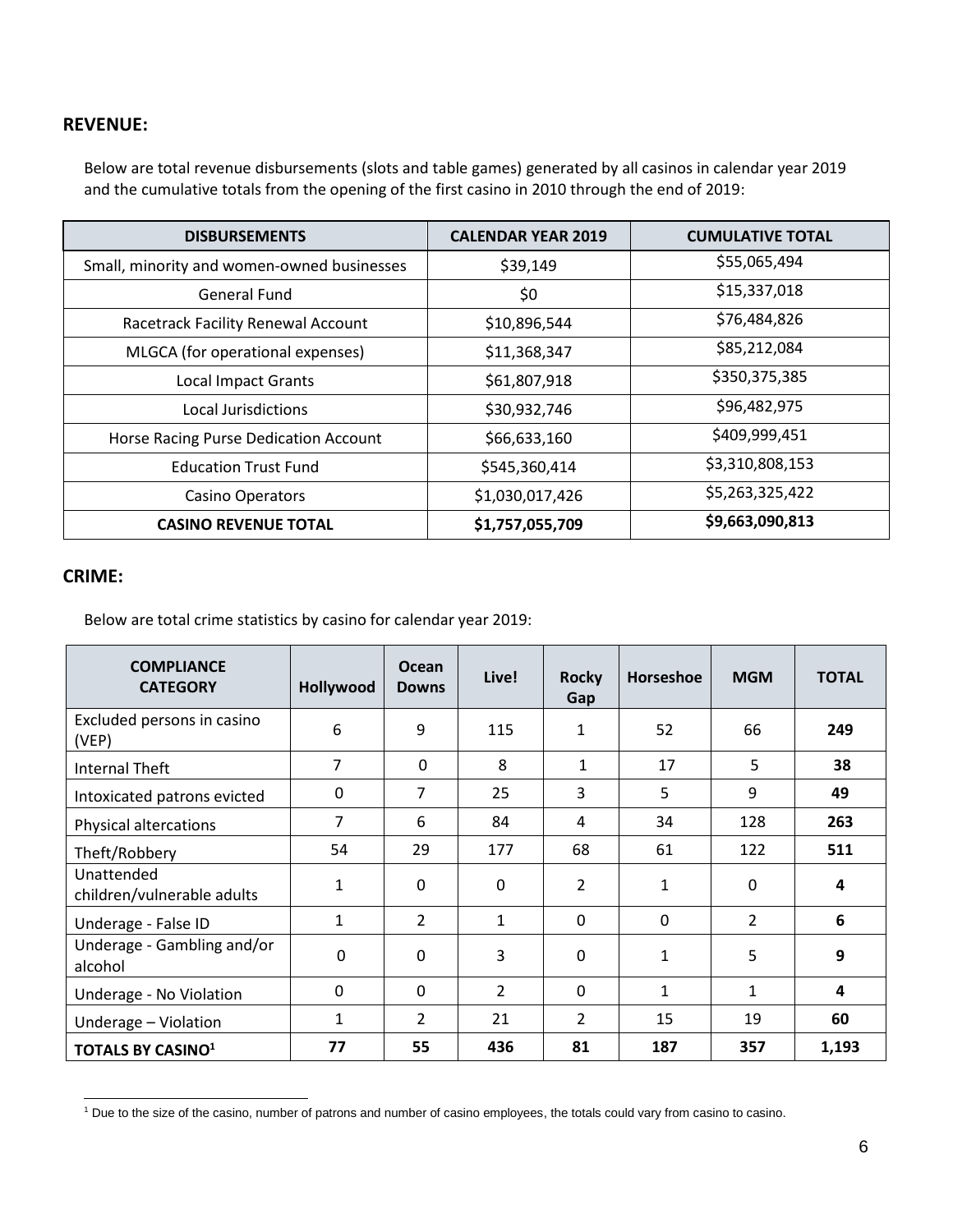# **COMMUNITY ENGAGEMENT ACTIVITIES:**

Below are community engagement activities undertaken by the casinos during the reporting period from January 1, 2019 through December 31, 2019.

| <b>Engagement Summary</b>          | Hollywood        | Ocean<br><b>Downs</b> | Live!     | <b>Rocky</b><br>Gap | Horseshoe | <b>MGM</b> | <b>TOTAL</b> |
|------------------------------------|------------------|-----------------------|-----------|---------------------|-----------|------------|--------------|
| Actual Contributions <sup>2</sup>  | \$12,479         | \$22,178              | \$324,112 | \$46,718            | \$90,455  | \$995,901  | \$1,491,843  |
| In-Kind Contributions <sup>3</sup> | \$4,649          | \$7,500               | \$252,713 | \$87,110            | \$119,350 | \$548,568  | \$1,019,890  |
| <b>Staff Volunteer Hours</b>       | N/A <sup>4</sup> |                       | 1500      | 770                 | 1,604     | 5,073      | 8,950        |

# **January 2019**

- *Hollywood* Participated in one community event with a charitable donation; also raised proceeds for the Sunshine Fund to support employee/community members experiencing emergency financial hardships.
- *Ocean Downs* Donated a gift bag to a charitable auction, totaling \$100; and food donations to state and local law enforcement entities in recognition of National Law Enforcement Appreciation Day.
- Live! Served as the presenting sponsor of a fundraising event, with a \$8,000 sponsorship, where staff volunteered their time to serve as dealers at casino games; delivered and installed a new 70-inch television for the renovated Harmans Dorsey Fire Station recreation room; hosted roundtable discussion/meeting for the Anne Arundel Economic Development Corporation free of charge in the new event center; served as the sponsor for several events, where staff volunteered their time to serve as dealers; hosted a Volunteer Community Service Day in honor of Martin Luther King Jr. Day; and held a an internal food drive to collect canned goods to benefit the Howard County Food Bank.
- *Horseshoe* Sponsored two charitable organizations in the amount of \$37,250; participated in three community events in which several team members volunteered an average of six hours each raising money for Special Olympics, assembling and donating care packages to the homeless, and volunteering for a collaborative Martin Luther King Jr. Day community event; and participated in one job fair/hiring event.
- *MGM*  Partnered with four organizations: Volunteered for Martin Luther King Jr. Day of Service helping a foster care organization; put finishing touches on a foreclosed home that was transformed for a low-income family; prepared and packaged nutritious meals for individuals living with critical illnesses, and sorted sports equipment that was donated to youth.

# **February 2019**

- *Ocean Downs –* Donated a gift bag of \$100 to a charitable auction.
- *Live!* Provided a foundation with a happy hour night out for mothers with critically ill children, treating participants to complimentary service in the spa and Hotel tours; hosted the 6th Annual Black History Heroes Awards, in association with the Md. Washington Minority Companies Association (MWMCA), honoring 10 regional community and business leaders for their accomplishments and service to the community; and hosted two events for associations in the new event center at a discounted rate.
- *Horseshoe*  Hosted a successful on-property blood drive; volunteered 28 team member hours to assemble winter care packages and serve lunch to the homeless; and sponsored local organizations promoting disease research and city youth development in the amount of \$5,500.
- *MGM –* Partnered with three community organizations on their events: Volunteered with an elementary school in honor of Black History Month, prepared five pallets of food for underserved families, and planted an outside herb garden.

 $\overline{a}$ <sup>2</sup> Financial contributions, such as a donation or sponsorship, to an event.

<sup>&</sup>lt;sup>3</sup> In-Kind contributions provided gratis, such as space, food, beverage, or items, to an event.

<sup>4</sup> Data unavailable.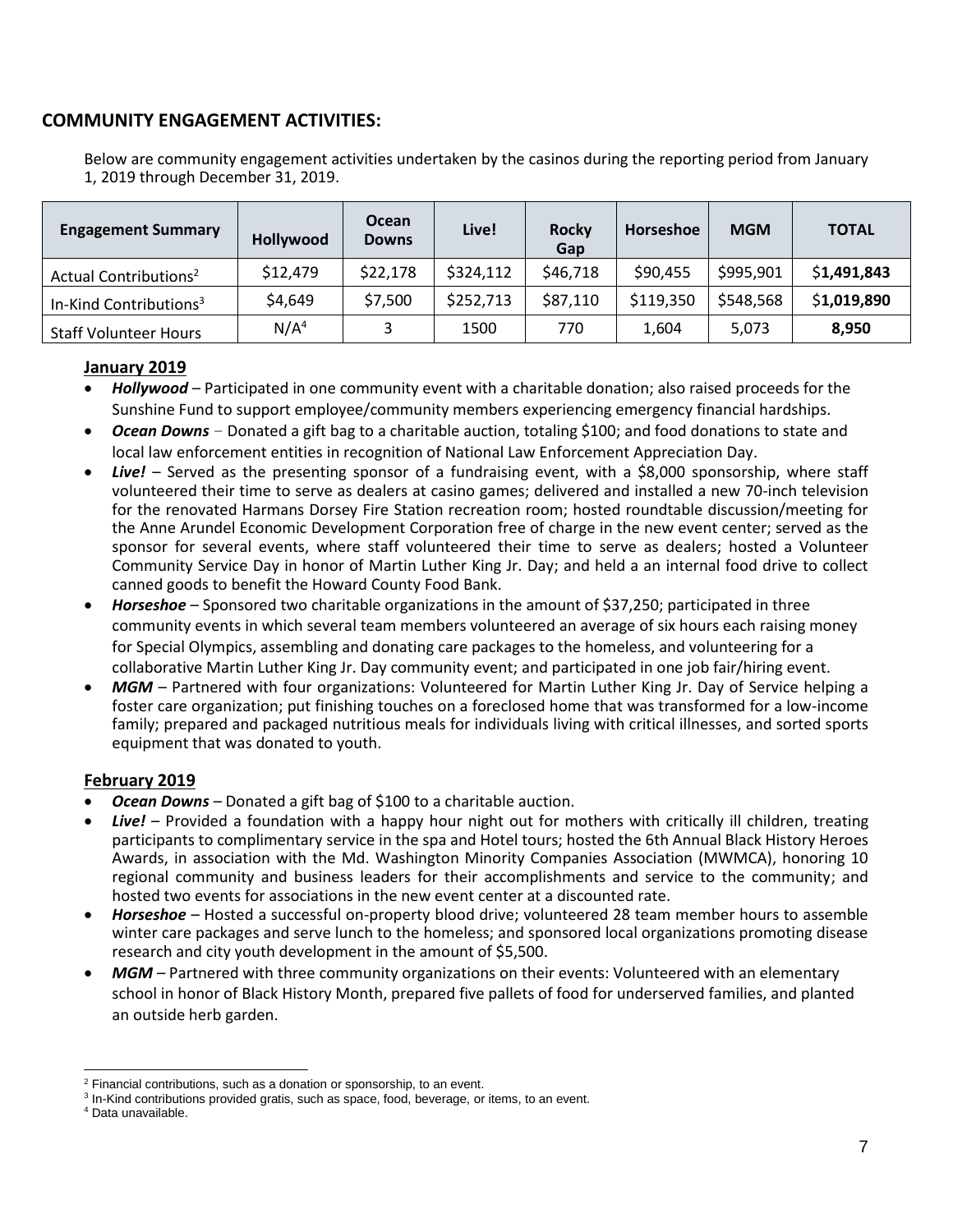# **March 2019**

- *Hollywood* Participated in two community events with charitable donations/sponsorships.
- *Ocean Downs* Donated gift bags to three charitable events totaling \$700; and provided a cash donation of \$1,000 to the Maryland Tourism Council.
- Live! Served as sponsor of several events that were held in event center, including a chocolate competition, treating the attendees to several hundred dessert samples.
- *Rocky Gap* Served as the presenting sponsor of a charitable event, hosting a party at the resort the night before the event, and having a team participate in the Hooley Plunge to benefit Special Olympics.
- *Horseshoe –* Collected hundreds of books for schools; participated in two Baltimore veteran and community hiring events; sponsored a charitable event for a total of \$18,000; and participated in two job fair/hiring events.
- *MGM* Partnered with five organizations: Volunteered with middle school students to assist with innovative approaches to financial literacy, painted and beautified eight areas of a community facility, provided event assistance for a fundraiser assisting first-generation college students, facilitated STEM-related games for students on Pi Day, and assisted with trash cleanup along the Potomac River Watershed.

# **April 2019**

- *Ocean Downs* Donated gift bags to two charitable events totaling \$350.
- *Live!* Hosted a complimentary happy hour and tour of the Live! Hotel for the Maryland State Chamber of Commerce; served as a major sponsor of the Arts Council of Anne Arundel County annual gala; partnered with the BWI Partnership to host the Arts in the Armed Forces cast and crew at Live! Hotel.
- *Horseshoe –* Hosted a teacher happy hour for four Baltimore City schools; participated in three job fair/hiring events; and sponsored and chaperoned five field trip days for fifth-grade students at four Baltimore City schools in conjunction with the National Park Service.
- MGM Partnered with four community organizations: Volunteered at the National Cherry Blossom Festival, community beautification in honor of Earth Month, stocked and organized donations for individuals transitioning out of poverty, and assisted a senior citizen couple with home repairs.

# **May 2019**

- *Hollywood –* Participated in two community events with charitable donations/sponsorships.
- *Ocean Downs –* Donated gift bags to two charitable events totaling \$125; and gave a cash donation of \$10,000 to Atlantic General Hospital.
- *Live! –* Hosted the Anne Arundel County Fire Department awards ceremony free of charge in the Live! events center; served as the major sponsor of the MWMCA's Annual Spring Breakfast and Awards Ceremony, receiving the Best Corporate Executive for Minority Business Enterprise Award; hosted Anne Arundel Community College graduation ceremonies in the events center; and hosted/sponsored several events for foundations and groups.
- *Rocky Gap* Participated in a community service project in which team members volunteered their time to assist in an organized spring cleaning charitable event for kids attending a summer day camp; and sponsored a community event for "Let's Beautify Cumberland."
- *Horseshoe –* Hosted a team member talent show for the community to raise money for schools; volunteered at a homeless shelter; donated to two local organizations for a total of \$7,200 in sponsorships; participated in two job fair/hiring events; and installed a school garden at a Baltimore City school.
- *MGM –* Partnered with six organizations to provide various services: Volunteered in a community Growing Green with Pride initiative, distributed fresh produce to low-income families, sorted and packed donated food items, distributed food through a community marketplace, provided event assistance at an organization's fundraiser and volunteered at the kick-off event for Capital Pride.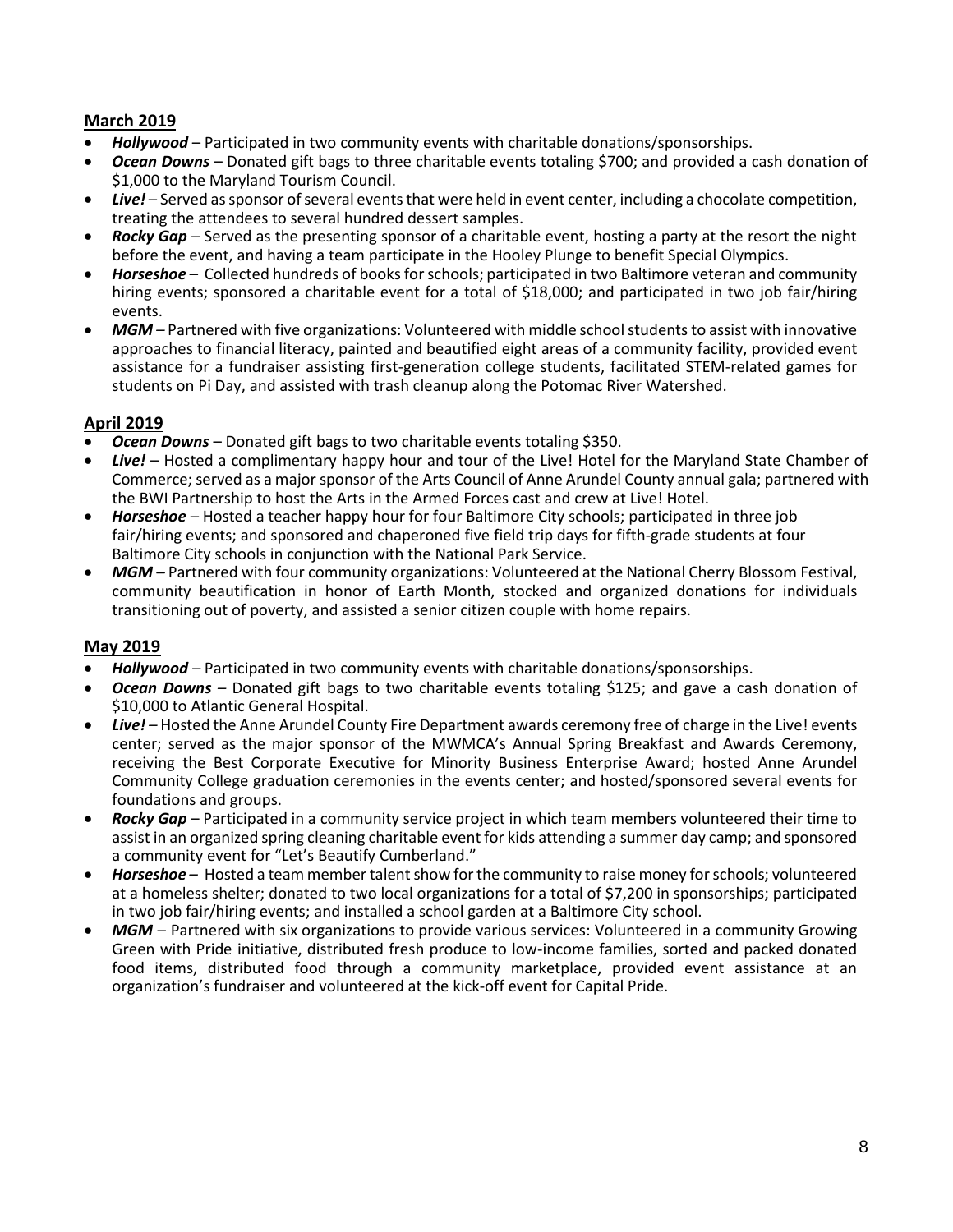# **June 2019**

- *Hollywood –* Participated in three community events with charitable donations/sponsorships; raised proceeds for the Sunshine Fund to support employee/community members experiencing emergency financial hardships.
- *Ocean Downs –* Donated a gift bag to a charitable event, totaling \$50; and cash donation of \$1,030 to a charity.
- *Live!* –Served as the major sponsor for several events as the Capital Pride Festival and the Leukemia/Lymphoma Society, totaling \$80,000 in donations; hosted Leadership Anne Arundel's annual Tribute Night; and donated a new BBQ grill to the Anne Arundel County Harmans/Dorsey Fire Department
- *Horseshoe –* Volunteered serving food and conducting a clothing drive at a Baltimore City homeless shelter; participated in and sponsored three charitable events for a total of \$57,500 in sponsorships and in-kind donations; and participated in one job fair/hiring event.
- *MGM* Partnered with four organizations: Volunteered at a youth-led social justice photography exhibit, prepared and packaged meals, assisted with an agricultural initiative at Clagett Farm, and volunteered at the Community In Action Day event.

# **July 2019**

- *Hollywood –* Collected school supplies for the Cecil County Schools.
- *Ocean Downs –* Donated gift bags to two charitable events totaling \$400; and a cash donation of \$1,298 to a charity.
- *Live!* Named as one of the Top 5 Corporate Philanthropists in the Greater Baltimore area by the Baltimore Business Journal; hosted a semi-annual minority outreach fair in the Live! event center in association with the MWMCA ; provided a happy hour networking event in David's to the BWI Partnership free of charge for their membership; appeared on the Food Networks' CHOPPED with Executive Chef Ed Evans, a West Baltimore native who expressed his desire to use his potential grand prize money to provide children in underserved communities with an opportunity to experience different global cultures through cuisine; provided a \$10,000 donation to the Y of Central Maryland to arrange a special lunch prepared by international chefs with dishes from Jamaica, Mexico, Japan, China, Puerto Rico, Italy and France.; provided 100 Baltimore area children with this opportunity to experience cuisine from other countries; and sponsored the SPCA of Anne Arundel County's annual Puppy Plunge.
- *Horseshoe –* Sponsored two community events promoting higher education, arts and music, and other important local causes for a total of \$15,000 in sponsorships.
- MGM Partnered with two organizations: Facilitated "Olympics of the Mind" featuring field games and academic activities for middle school students and prepared and packaged meals for individuals living with chronic illnesses*.*

# **August 2019**

- *Hollywood –* Participated in two community events with charitable donations/sponsorships.
- *Ocean Downs –* Gave cash donations of \$2,320 to two charities.
- *Live –* Hosted annual press conference for the Anne Arundel County Local Development Council to announce more than \$18.8 million in local impact grants for FY20; sponsored several community events totaling \$53,000 in donations; served as the presenting sponsor of the Marines Helping Heroes 5K Challenge.
- *Rocky Gap* Sponsored and participated in the Allegany County United Way's "Stuff the Bus Campaign" charitable event in which team members collected school supplies for public school students.
- *Horseshoe –* Hosted and sponsored two community events with \$6,500 in sponsorships.
- *MGM* Partnered with three community organizations: Created a neighborhood barbecue event for a lowincome housing community, volunteered at a two-day family-style festival celebrating the Vietnamese culture, and volunteered at an annual back-to-school fair.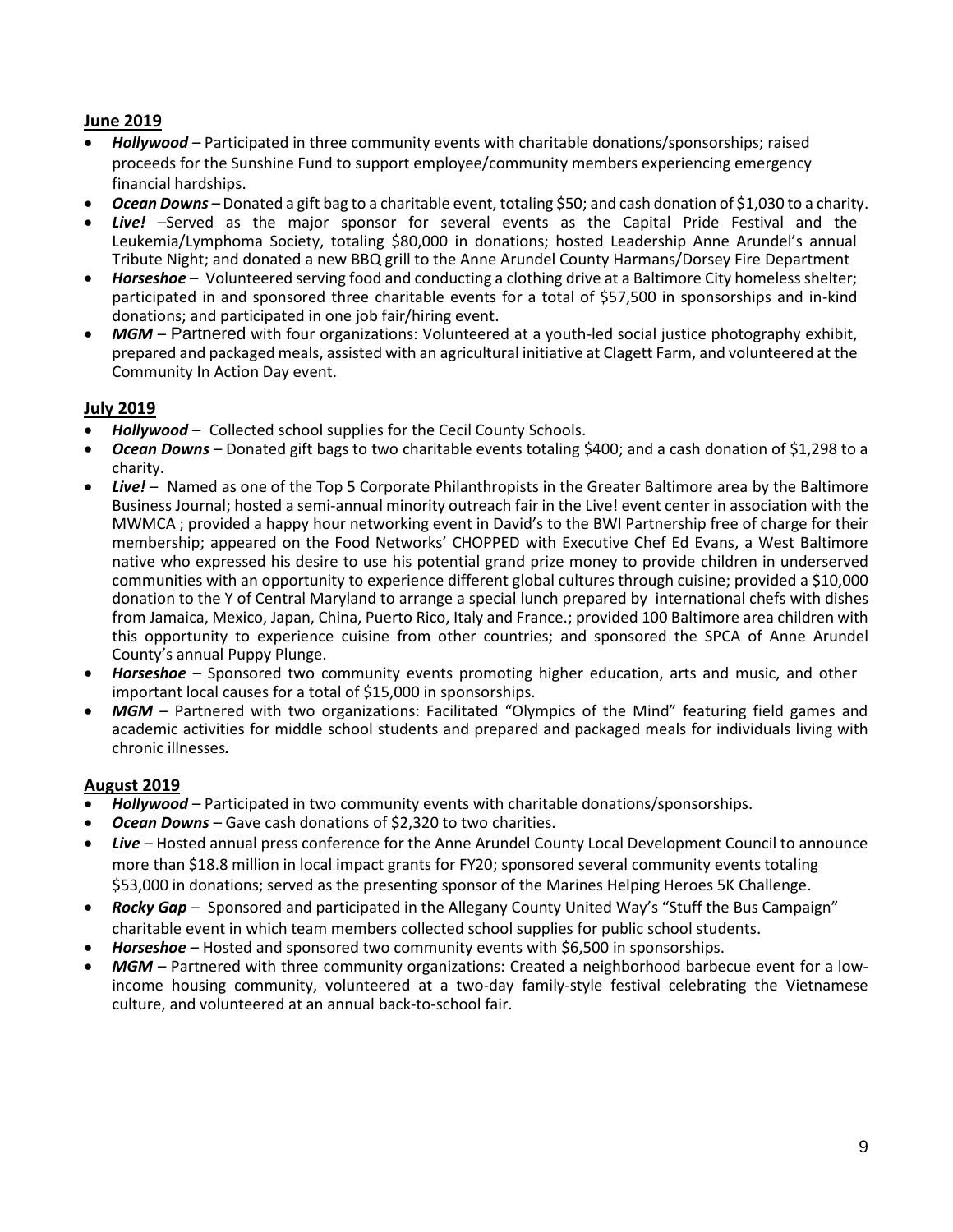# **September 2019**

- *Hollywood –* Participated in six community events with charitable donations/sponsorships.
- *Live!* Served as co-presenting sponsor (\$25,000) for the annual USO Stars & Stripes Benefit for the Troops, – a Casino Night fundraiser featuring Live! table games dealers working the games.
- *Rocky Gap –* Participated in the Homeless Resource Day, where team members assisted homeless persons in visiting resource stations and gathering needed supplies for the colder months; and served as major sponsor of a community event.
- *Horseshoe –* Sponsored three community events totaling \$24,000 in sponsorships; and participated in one job fair/hiring event.
- *MGM –* Partnered with three charitable organizations: Walked in the Susan G. Komen Race for the Cure, sorted sports equipment for underserved youth; and served breakfast and lunch to homeless individuals.

# **October 2019**

- *Hollywood –* Participated in three community events with charitable donations/sponsorships.
- *Ocean Downs –* Donated gift bags to two charitable events, totaling \$450; and cash donations of \$3,440 to three charities.
- *Live! –* Served as table sponsor for Howard County Chamber Signature Gala and presenting sponsor for the Komen Maryland More Than Pink Walk (\$25,000) for the seventh consecutive year, handing out logo merchandise at a festival tent and greeting attendees; hosted a fundraising event to fight breast cancer; sponsored an annual community council's awards dinner.
- *Horseshoe –* Hosted and sponsored five large community action events, with \$23,000 in sponsorships; facilitated two additional community events benefiting breast cancer awareness and research for a total of 24 volunteer hours; and participated in one job fair/hiring event.
- *MGM* Partnered with four community organizations: Distributed household items and furniture to lowincome families, volunteered at the Friendship Walk to help inspire inclusion for people living with disabilities, volunteered with a program bringing awareness to homelessness, and built a playground for children living in a women's homeless shelter with their moms.

# **November 2019**

- *Hollywood –* Participated in two community events with charitable donations/sponsorships; also raised proceeds for the Sunshine Fund to support employee/community members experiencing emergency financial hardships.
- *Ocean Downs –* Donated gift bags to four charities, totaling \$850, provided a cash donation of \$3,000 to a charity; and partnered with a charitable organization to cook Thanksgiving dinner for residents at a homeless shelter.
- *Live! –* Served as a major sponsor (\$25,000) of the Baltimore Washington Medical Center annual gala, which was held at the Live! events center, the Angel of Children Sponsor (\$2,500) for the CASAblanca annual gala and the Leukemia/Lymphoma Society Light the Night Walk; donated 200 turkeys to the Anne Arundel County Food Bank (\$4,200) and team members spent the day packing and sorting food for distribution to the community; hosted semi-annual minority outreach fair at Live! Center Stage, in association with the MWMCA.
- *Rocky Gap –* Collected non-perishable food items for distribution to the Western Maryland Food Bank.
- *Horseshoe –* Served as a presenting sponsor of a community 5K event in which team members volunteered six hours benefiting the homeless population in Baltimore City; hosted and/or sponsored three additional community events, totaling \$20,225 in sponsorships; and participated in one job fair/hiring event.
- *MGM –* Partnered with five community organizations: Assisted an organization with a 5,000-piece mailer, sorted and distributed food for Thanksgiving, provided event assistance at a fundraiser, assisted with turkey distributions to 200 families, and packaged 1,500 meals to assist low-income families during Thanksgiving.